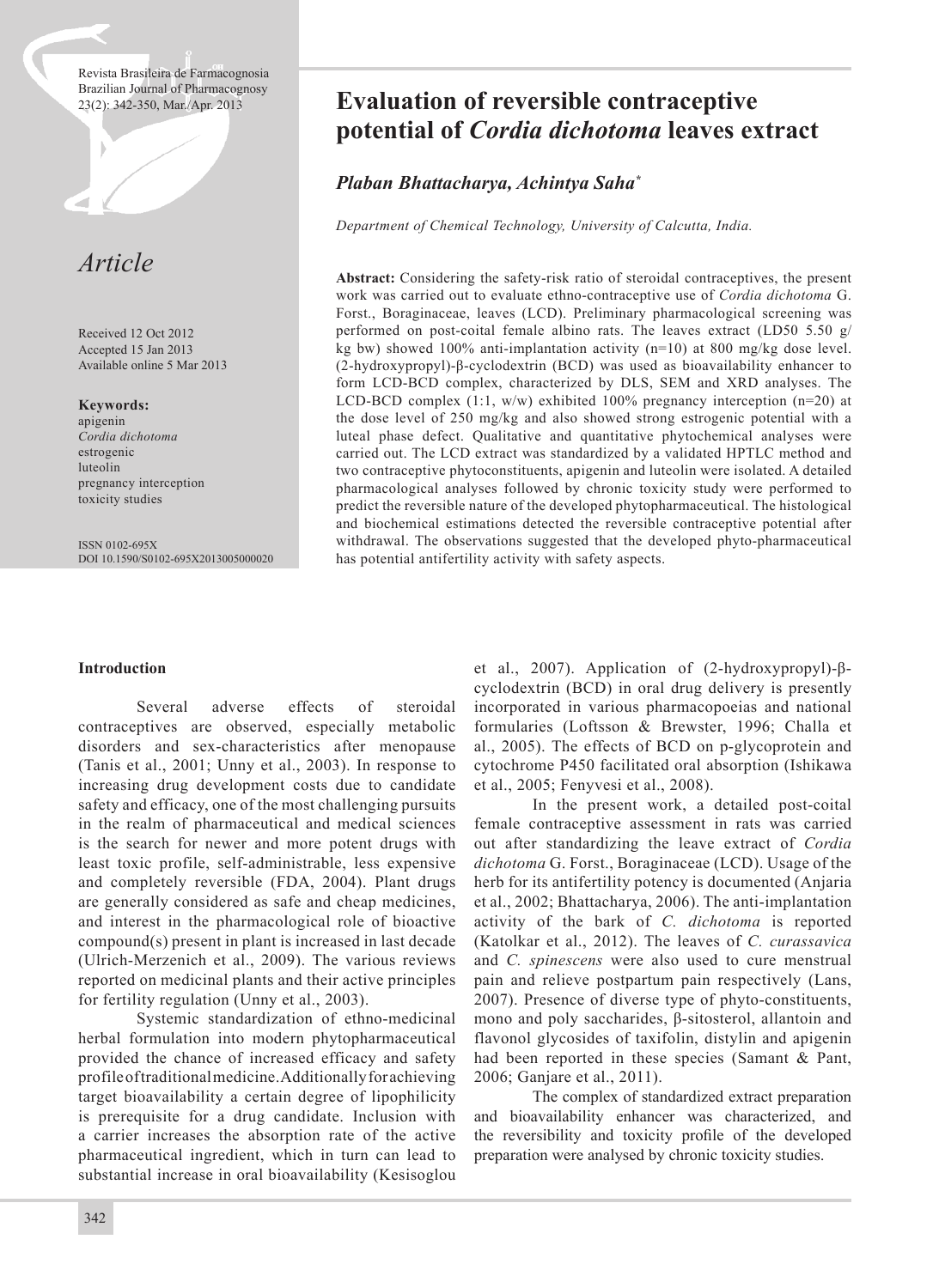## **Material and Methods**

#### *Extract preparation*

 Leaves of *Cordia dichotoma* G. Forst., Boraginaceae, were collected from Acharya Jagadish Chandra Bose Indian Botanic Garden, West Bengal, in the month of March and identified by the Central National Herbarium, Botanical Survey of India. A voucher specimen was stored in department for future reference. The cleaned leaves were shade dried and subsequently powdered. The powder material was extracted with 40% ethanol (1:8 w/v) by continuous hot percolation in a Soxhlet extractor. The extract solution was washed with *n*-hexane, filtered and subsequently vacuum dried. The material had an extractive value of 15.8% (w/w). The powders were dispersed in distilled water prior to administration.

#### *Detection of toxic metal elements*

 An atomic absorption spectroscopic study of LCD extract was carried out for detection of toxic metals. LCD powder was burnt into flame for 30 min. The resultant ash was poured in hydrochloric and nitric acid mixture (3:1), sonicated and filtered. Standard samples of arsenic, cadmium and lead were used as markers in concentration ranging 5 to 200 ppb diluted in HPLC water, and measurements were performed (Mitra et al., 2002).

#### *Animals*

 Female Swiss albino mice (20 g) and albino Wister female rats (180-200 g) were used for acute and chronic toxicities screening respectively. Colony-bred adult male and female (140-220 g) rats were used for antifertility testing, white immature female (40-60 g) rats used for the estrogenic assessment. All the biological including animal experiments were performed after approval and according to the protocol of the Institutional Animal Ethics Committee (Reg. No.: 506/01/a/CPC SEA).

#### *Acute toxicity studies and LD50 assessment*

 For acute toxicity study, LCD extract was administered orally at single doses of 0.5, 1, 2, 3, 3.5, 4, 4.5, 5, 5.5 and 6 g/kg bw to individual group. General behaviors were monitored with control group. The toxicological effect was assessed on the basis of mortality after 24 h. The percentage of mortality was converted to probits and the values are plotted against log dose. The LD50 was the dose intersected by probit 5 (Veerappan et al., 2007).

### *Screening of female rats for antifertility testing*

 The estrus cycle of rats was monitored for 14 days. Acyclic rats and rats with prolonged cycles were screened and eliminated. The process includes examination of vaginal smear to observe different phases and duration of estrus cycle (Marcondes et al., 2002).

### *Selection of dose*

 In contraceptive applications, Indian traditional documentation reported that 2-3 standard sized leaves of *C. dichotoma* are fried with rice and taken for 2-3 days per week (Bhattacharya, 2006). Four dose levels (*i.e.* 1000, 800, 400, and 200 mg/kg/day) were selected for contraceptive profile screening. Drugs were orally administered in post-coital female rats from day 1-7 of pregnancy.

## *Evaluation of post-coital pregnancy interceptive activity*

 The pharmacological assessment for post-coital contraceptive profile has been performed (Pattanayak & Mazumder, 2009). The animals were laparotomised under light ether anesthesia and aseptic conditions on day 10 of pregnancy. Both horns of the uterus were observed for the number and status of implants. The ovary was carefully observed and the number of corpora lutea was counted. The rats were allowed to recover and deliver after full term. The litters were allowed to grow to check their postnatal growth and monitor any congenital abnormalities up to 7 days post partum period. Rats that did not deliver had laparotomised on day 25 and their uteri were observed to reveal any evidence of implantation. LCD extract showed prominent action in pharmacological screening. Different dose levels of LCD-BCD complex were administered in post-coital female albino rats. The dose level exhibiting best activity profiles was subjected for detailed pharmacological assessments.

#### *Characterization of developed formulation*

 (2-Hydroxypropyl)-β-cyclodextrin (BCD) was used as bioavailability enhancer. Inclusion complex of LCD-BCD (1:1, w/w) formulation was prepared by coevaporation technique (Shahgaldian et al., 2003). BCD solution in water was mixed with LCD in 40% ethanol at room temperature. Excess solvent was evacuated from the complex using rotary evaporator at  $70^{\circ}$ C. The semidried product was lyophilized, powdered and stored in a desiccator at room temperature. Powders were dispersed in distilled water prior to administration. Particle size distribution of the powder in water was measured by dynamic light scattering (DLS). The mean hydrodynamic (peak) and size distribution (width) of the preparation were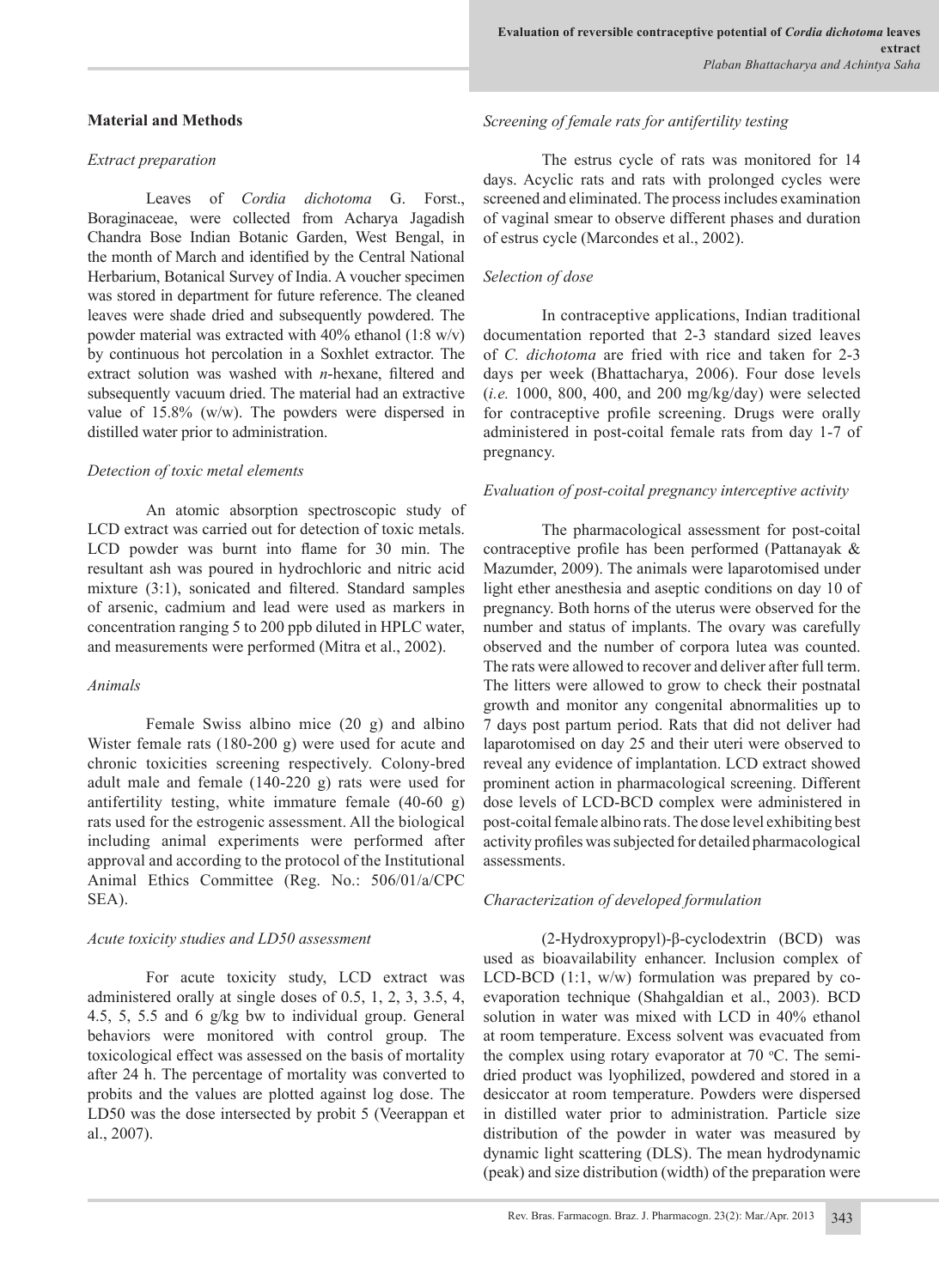assessed by Zetasizer 2000 (Malvern, UK). The surface structure of the particles was visualized by scanning electron microscopy (SEM) (Hitachi VP-SEM S-3400N). Samples were gold sputtered in a sputter coater (Hitachi, E-1010) for 40 s and scanning was performed at 15 kV with 40,000 magnifications. X-ray diffraction (XRD) of BCD, LCD and LCD-BCD were recorded with a XPERT-PRO X-ray diffractometer (Model: PW 3050/60, PANalytical, Almelo, Netherlands). The 2θ range is 5-600 and the scan rate is  $1^{\circ}/\text{min}$  with Cu  $K_{\alpha}$  radiation (40 kV, 30 mA).

## *Determination of estrogenic/antiestrogenic property*

 Ovariectomy was performed in immature female albino rats (Zarrow et al., 1964). After one week of the operation, animals were divided into four groups. The first group served as control and received the vehicle only (aqueous BCD solution). The second group received a suspension of estradiol valerate in distilled water containing dimethyl sulphoxide (10%,  $v/v$ ) at a dose of 1 mg/kg body weight. The third group received the test dose (LCD-BCD) and the fourth group received a combination of test (LCD-BCD) and standard doses. All the treatments were given orally for seven days. On 24 h after the last dose, the animals were weighed, vaginal openings and vaginal smears were observed and sacrificed by cervical dislocation under light ether anesthesia. The uterine horns were removed, trimmed, opened longitudinally, blotted between cold and wet tissue papers and weighed immediately. The uterus was homogenized with cold normal saline solution containing 10 mg of tissue/mL. The homogenate was cold centrifuged at 900 x *g* for 15 min and the supernatant was used for the estimation of glucose, cholesterol and alkaline phosphatase (Pattanayak & Mazumder, 2009).

# *Determining variations in estrous cycles, blood biochemical parameters and histology of ovary and uterus*

 LCD-BCD was administered on 1-7 d of pregnancy. Before and after treatment, 2 mL of blood was drawn from orbital plexus. Serum gonadal hormones (estradiol, progesterone, DHEA-S, testosterone and cortisol), gonadotrophic hormones (FSH and LH), lipid-carbohydrate profiles (cholesterol (TC), HDL-C, triacylglyceride, VLDL-C, LDL-C and glucose), marker of lipid peroxidation (malondialdehyde) and serum antioxidant levels (glutathione and nitric oxide) were estimated.

# *Test of reversibility of anti-fertility effect and chronic toxicity studies*

 Adult female rats were acclimatized for a period of one month. During the period normal behavioral parameters like food intake, body weight gain and stool quality were checked. Normal cyclic rats (n=24) were divided into two groups (n=12) and were treated with LCD-BCD complex or vehicle for 21 days, and kept in normal condition for further 21 days.

 The animals of each group were further divided into two groups. For the first group of each  $(n=6)$ , the estrus cycles were monitored and animals in pro-estrus phase were allowed to mate with male. After completion of one gestation period, number of litters, average wt of pups on day 7 and viability index were checked.

The animals of other group were sacrificed, blood collected via cardiac puncture, and the liver, kidneys and lungs were taken for histological analysis. Serum biochemical parameters, SGPT and SGOT, ALP, creatinine and uric acid, MDA, GSH and NO were estimated.

# *Isolation of bioactive constituents and standardization of the extract*

 LCD was screened for presence of phenolic contents, flavonoids, tannins, essential oils, alkaloids, tannins, saponins, glycosides, steroids and terpenes by different qualitative chemical analyses (Harborne, 1998). LCD (10 g) was treated with 2N HCl for 1 h at 100  $\degree$ C. The cooled solution was saturated with sodium chloride, partitioned with ethyl acetate and dried under nitrogen atmosphere. The dried residue was dissolved in ethanol and separation was performed in preparative TLC method developed in our laboratory. Silica gel (0.3 mm thickness) was used as stationary phase and toluene-ethyl acetatemethanol mixture (5:4.5:0.5) as mobile phase. After development of chromatogram, the separated spots were visualized by UV light at 254 nm and the major components are recovered by treating each portion of adsorbent with methanol. After separation, 10 mg of compound A and 23 mg of compound B were isolated. Preliminary identification of these two compounds was carried out by Forestal chromatogram and melting point analysis. The spectral analyses (mass and nuclear magnetic resonance spectroscopy) of compounds A and B were carried out for identification.

 Quantification of A and B in LCD was carried out by HPTLC analysis. Definite volumes of ethyl acetate fractions were applied on TLC plate. Densitometric scanning was performed at 254 nm. The linearity, precision, repeatability, accuracy, robustness, limit of detection (LOD) and limit of quantification (LOQ) were estimated for validation of the developed analytical method. Instrumental precision and repeatability of the method were checked by repeated scanning (n=6) of the same spots, expressed as relative standard deviation (% RSD). Variability of the method was studied by analyzing aliquots of standard solution on same day (intra-day precision) and other days (inter-day precision), and the results were expressed as % RSD. LOD and LOQ were determined at signal/noise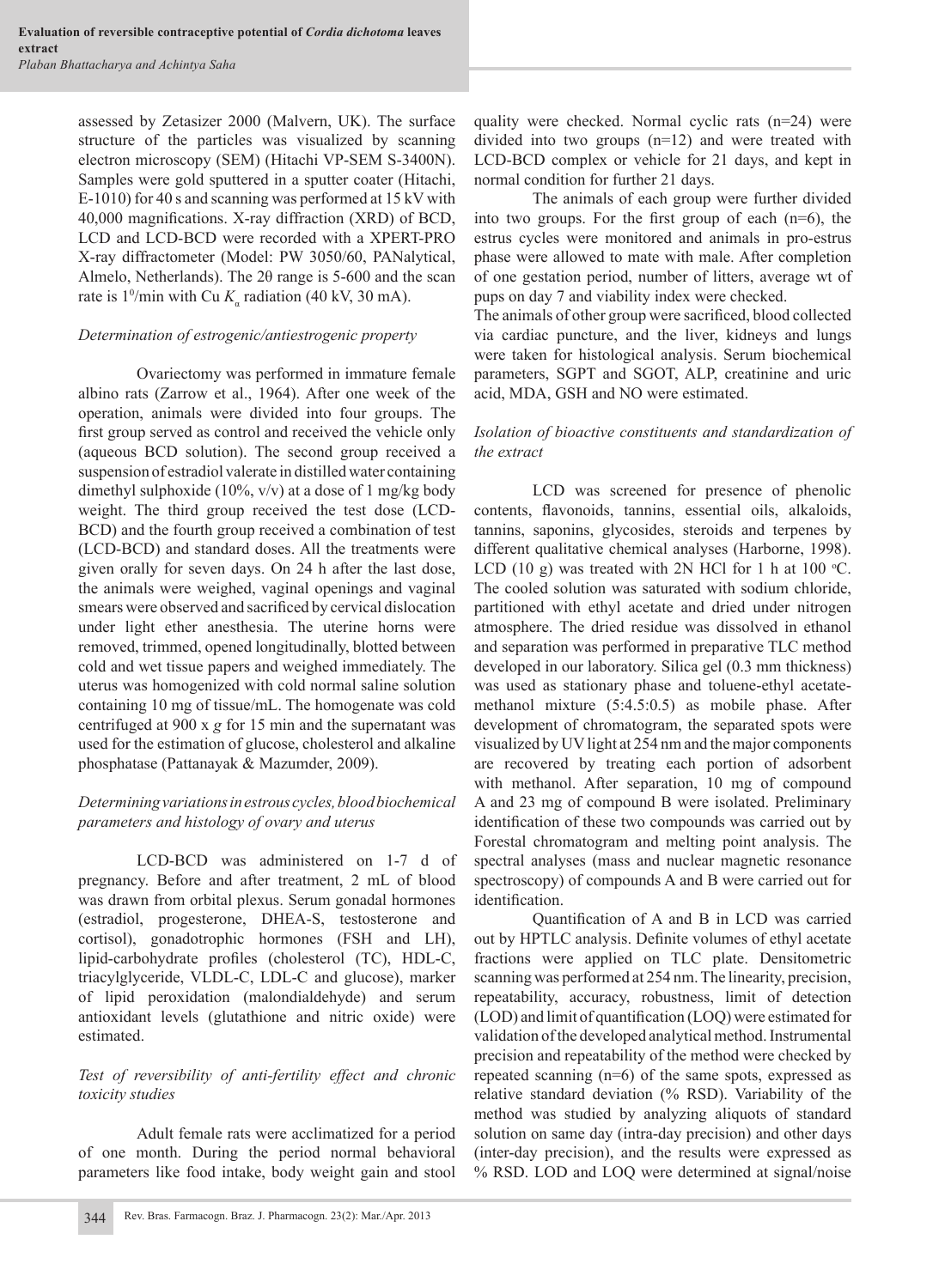ratio of 3:1 and 10:1 respectively. The accuracy of the method was assessed by performing recovery study by addition of 50 and 100% of standard and expressed as average percent recovery. Robustness of the developed method was assessed after deliberate alterations of any one of experimental parameter. The plates were prewashed by methanol and activated at 110  $\mathrm{C}$  for 2, 5, and 7 min respectively, prior to chromatography. Time from spotting to chromatography and from chromatography to scanning was varied by  $\pm 10$  min. Development distance was altered from 7 to 6 cm and 8 cm. Time of hydrolysis was altered from 1 h to 50 and 70 min. Robustness of the method was carried out at the concentration level of 200 ng/spot in triplicate.

## **Results and discussion**

### *AAS analysis of heavy metal in LCD*

 The minerals responsible for irreversible toxicities of reproductive organs were found in different parts of herbs grow in polluted soil due to industrial and anthropogenic activities (Wang et al., 1996). The contents of arsenic (Chattopadhyay et al., 1999), cadmium (Johnson et al., 2003) and lead (WHO, 1995) in LCD preparation were found to be lower than the permissible limits  $\leq 5$ ppb) mentioned in US-FDA and AYUSH (Sahoo et al., 2010).

#### *Acute toxicity study*

 Except reduced locomotion (hypoactivity) in the dose equal to or lower than 3.5 g/kg bw, no signs of toxicity were observed in rats treated with a single dose of LCD extract. At higher doses, a regular dose-dependent increase in mortality was observed. The oral LD50 of LCD was found to be 5.50 g/kg (data not shown).

#### *Phytochemical characterization*

 Qualitative chemical examinations of LCD extract exhibited prominent presence of flavonoids, tannins, terpenoids and glycosides, with traces of alkaloids and saponins. Two flavonoid aglycones, A and B were isolated and characterized.

 Compound A: Pale yellow powder; mp 340-343 o C; bluish black coloration with aqueous ferric chloride; TLC on cellulose plate,  $R_f$  0.8 (pale brown spot on Forestal chromatogram, black in ammonia vapor); UV (MeOH)  $\lambda_{\text{max}}$  268, 306, 327 nm; <sup>1</sup>H NMR (CD<sub>3</sub>OD and DMSO-d<sub>6</sub> (4:1, v/v), 500 MHz) δ 12.95 (1H, s, OH-5), 10.82 (1H, s, OH-7), 10.34 (1H, s, OH-4'), 7.92 (2H, d, *J*=8.77 Hz, H-2', H-6'), 6.91 (2H, d, *J*=8.77 Hz, H-3', H-5'), 6.77 (1H, s, H-3), 6.47 (1H, d, *J*=2.00 Hz, H-8), 6.18 (1H, d, *J*=1.99 Hz, H-6); <sup>13</sup>C NMR (DMSO-d<sub>6</sub>, 125 MHz) δ 181.8 (C-4),

164.2 (C-2), 163.6 (C-7), 161.1 (C-5 and C-4′), 157.1 (C-9), 128.2 (C-2′ and C-6′), 120.4 (C-1′), 115.9 (C-3′ and C-5′), 103.8 (C-10), 102.4 (C-3), 99.1 (C-6), 94.3 (C-8); HREIMS  $m/z$  271.0602 (calcd for C<sub>15</sub>H<sub>10</sub>O<sub>5</sub>, 271.0625), confirmed apigenin (AP) (Harborne, 1998).

Compound B: Yellow powder; mp  $326-328$  °C; bluish black coloration with aqueous ferric chloride; TLC on cellulose plate,  $R_f$  0.65 (pale brown spot on Forestal chromatogram, black in ammonia vapor); UV (MeOH)  $\lambda_{\text{max}}$  253, 268, 306, 339 nm; <sup>1</sup>H NMR (CD<sub>3</sub>OD and DMSO $d<sub>6</sub>$  (4:1, v/v), 500 MHz) δ 12.96 (1H, s, OH-5), 7.38-7.41 (2H, m, H-2', H-6'), 6.88 (1H, d, *J*=8.30 Hz, H-5'), 6.66 (1H, s, H-3'), 6.43 (1H, d, *J*=2.07 Hz, H-8), 6.18 (1H, d, J=2.06 Hz, H-6); <sup>13</sup>C NMR (DMSO-d<sub>6</sub>, 125 MHz) δ 182.4 (C-4), 164.2 (C-2), 163.8 (C-7), 160.2 (C-5), 158.6 (C-9), 148.6 (C-4′), 146.2 (C-3′), 122.4 (C-1′), 119.2 (C-6′), 114.3 (C-5′), 112.3 (C-2′), 103.4 (C-10), 102.3 (C-3), 98.3 (C-6), 94.2 (C-8); HREIMS  $m/z$  309.0375 (calcd for C<sub>15</sub>H<sub>10</sub>O<sub>6</sub>Na, 309.0375) indicated presence of luteolin (LT) (Harborne, 1998).

#### *Standardization of LCD extract*

 HPTLC method validation parameters, inter and intra-day precisions and recovery studies were performed (Table 1). Different sample solutions and solvent systems were tried in order to resolve the marker compounds. The developed TLC densitometric method was validated in terms of precision, repeatability and accuracy. The linearity range for AP and LT was found to be 50-200 ng/ spot, with correlation coefficient  $>0.99$  in both the cases. The method was found to be precised with  $\%$  RSD (n=3) for intra-day in the range of 0.98-1.15 and 0.91-0.96, and for inter-day in the range of 1.13-1.28 and 1.01-1.22 for 50 and 200 ng of AP and LT respectively, indicating the proposed method was accurate and reproducible. The LOD and LOQ values for both were found to be 10 and 40 ng respectively. The average recoveries at two different levels of AP and LT were found to be 99.24 and 99.87% respectively. Robustness of the method was checked after deliberate alterations of the analytical parameters, showed that areas of peaks of interest remained unaffected by small changes of the operational parameters. Less than 2% of RSD along with appreciable recovery are indicative of the robustness of the method. AP and LT were quantified in LCD sample and are found to be 0.14 and 0.32% (w/w) with  $R_f$  of 0.70 and 0.65 respectively.

## *Pharmacological screening*

 It was observed that LCD revealed antiimplantation potential in a dose-dependent manner (Table 2). The test substance, LCD when administered at 1000 mg/kg (T4), no implantation sites were observed but caused behavioral changes. The observable symptoms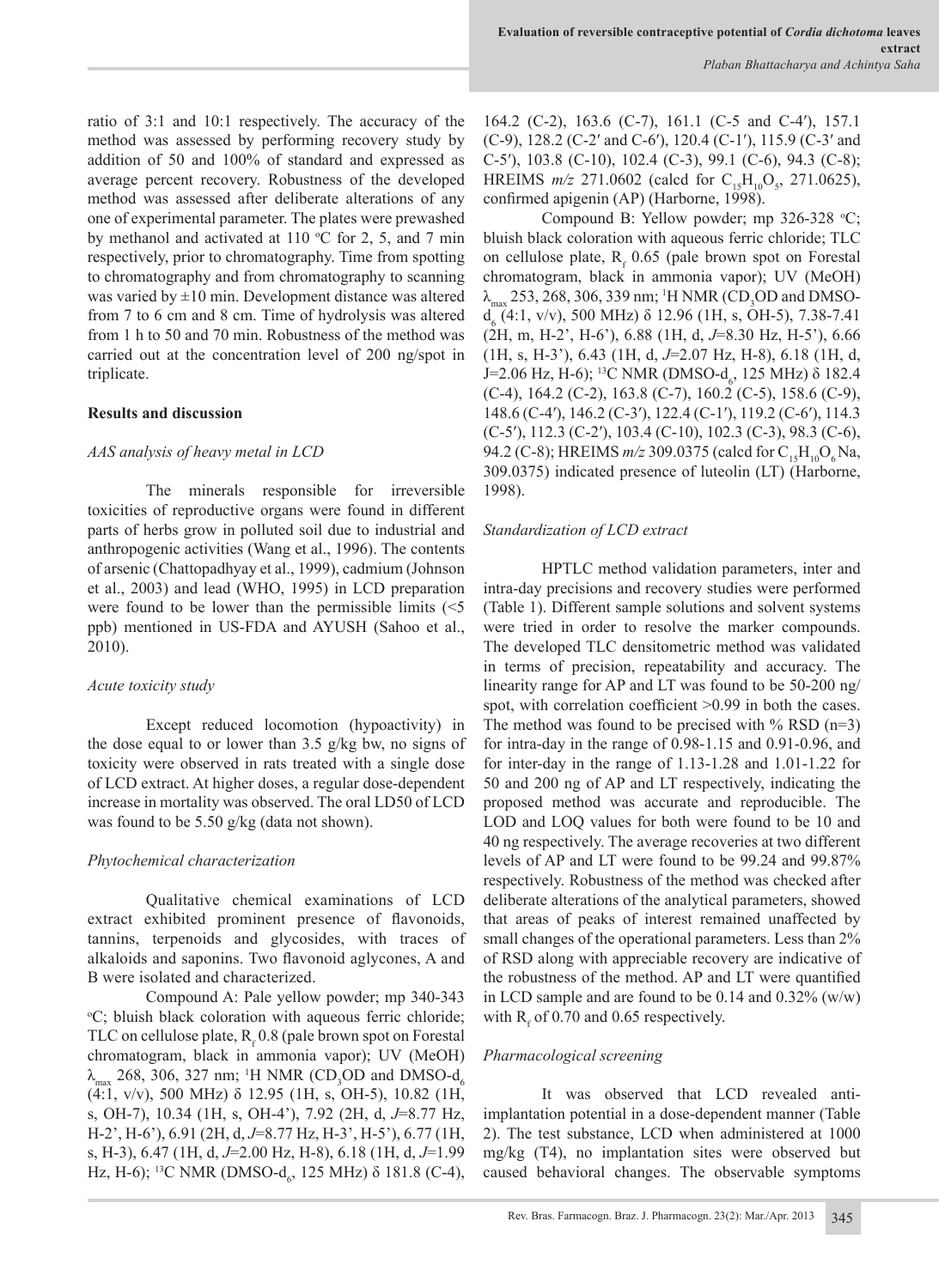| Recovery study          | Marker                                    | Present (ng)                                      | Added (ng)         | Recover (ng)                          | Recovery (%) <sup>a</sup> | Average<br>recovery $(\% )$ |  |  |  |
|-------------------------|-------------------------------------------|---------------------------------------------------|--------------------|---------------------------------------|---------------------------|-----------------------------|--|--|--|
|                         | AP                                        | 70                                                | 35                 | $105.11 \pm 3.24$                     | $100.10\pm3.08$           | 99.24                       |  |  |  |
|                         |                                           | 70                                                | 70                 | $137.72 \pm 0.84$<br>$98.37 \pm 0.60$ |                           |                             |  |  |  |
|                         | LT                                        | 160                                               | 80                 | 236.49±2.13                           | 98.54±0.89                | 99.87                       |  |  |  |
|                         |                                           | 160                                               | 160                | 323.85 ± 2.30                         | $101.20 \pm 0.72$         |                             |  |  |  |
|                         | Marker                                    |                                                   | Concentration (ng) |                                       | Intra-day precisiona      |                             |  |  |  |
| Intra-day               | AP                                        | 50                                                |                    | 0.98                                  | 1.13                      |                             |  |  |  |
| and inter-day           |                                           |                                                   | 200                | 1.15                                  | 1.28                      |                             |  |  |  |
| precision               |                                           | 50                                                |                    | 0.96                                  | 1.01                      |                             |  |  |  |
|                         | LT                                        |                                                   | 200                | 0.91                                  | 1.22                      |                             |  |  |  |
|                         |                                           | Instrumental precision (AP and LT) <sup>b</sup>   |                    |                                       | 1.18, 1.24                |                             |  |  |  |
|                         | Repeatability (AP and $LT$ ) <sup>b</sup> |                                                   |                    | 0.88, 1.02                            |                           |                             |  |  |  |
|                         | $LOD$ (ng)                                |                                                   |                    | 10                                    |                           |                             |  |  |  |
|                         | $LOQ$ (ng)                                |                                                   |                    | 40                                    |                           |                             |  |  |  |
|                         | Specificity                               |                                                   |                    | Specific                              |                           |                             |  |  |  |
|                         |                                           | Linearity (correlation coefficient) for AP and LT |                    | 0.99999, 0.99976                      |                           |                             |  |  |  |
|                         | Range ( $ng$ spot <sup>-1</sup> )         |                                                   |                    | 50-200                                |                           |                             |  |  |  |
|                         | SD $(\% )$ for AP and LT                  |                                                   |                    | 0.30, 1.90                            |                           |                             |  |  |  |
| <b>A 1019 Page 2019</b> |                                           |                                                   |                    |                                       |                           |                             |  |  |  |

**Table 1.** Validation of TLC densitometric method for quantification of apigenin (AP) and luteolin (LT).

a % RSD, n=3; b % RSD, n=6.

included reduced food intake and general weakness that revealed through slow and crippled movements. The 800 mg/kg dose of LCD (T3) also resulted in 100% pregnancy interception without any behavioral changes (n=10). It executed the contraceptive potency in a relatively higher dose level. Thus incorporation of bioavailability enhancer in the extract formulation was considered.

# *Characterization and pharmacological evaluation of developed formulation*

 The mean particle size of the LCD-BCD formulation, analyzed by DLS, was found to be 174.7 nm with a poly-dispersity index of 0.281 (Figure 1A). Spherical non-adherent particles were observed upto one month of preparation indicated stability of the formulation (Figure 1B). The interaction of drug with polymer was clearly visible in XRD patterns (Figure 1C). In the product (Figure 1C, b), the intensity of BCD at 18.770 contrast to the intensity at 16.86<sup>0</sup> was thirteen times amplified, implied some change in BCD matrix mixture. The diffraction peak of LCD powder revealed several sharp peaks at diffraction angles (2θ) of 19.35<sup>0</sup>, 21.42<sup>0</sup>, 22.36<sup>0</sup>, 25.83<sup>0</sup>, 28.37<sup>0</sup> and 40.510 . These peaks were mostly absent in LCD-BCD complex indicates formation of amorphous state and complexation. Reduction in crystalline nature obviously pretends a role for better oral bioavailability.

 LCD-BCD formulation exhibited 100% antiimplantation activity in all 800, 500 and 250 mg/kg dose levels (Table 2). LCD-BCD at 250 mg/kg dose (T7) was found to be selective among all the treatments for postcoital antifertility testing (n=20), hence considered for detailed pharmacological investigations.



**Figure 1.** Characterization of LCD-BCD complex. A. Size distribution in DLS; B. Surface structure by SEM and C. Drugpolymer interaction observed in XRD pattern, <sup>a</sup>BCD, <sup>b</sup>LCD-BCD complex, <sup>c</sup>LCD.

# *Pharmacological fi ndings*

Effect in ovariectomised rats (OVX)

T7 caused a significant increase in uterine weight (193.8%) in OVX as compared to control (Table 3). The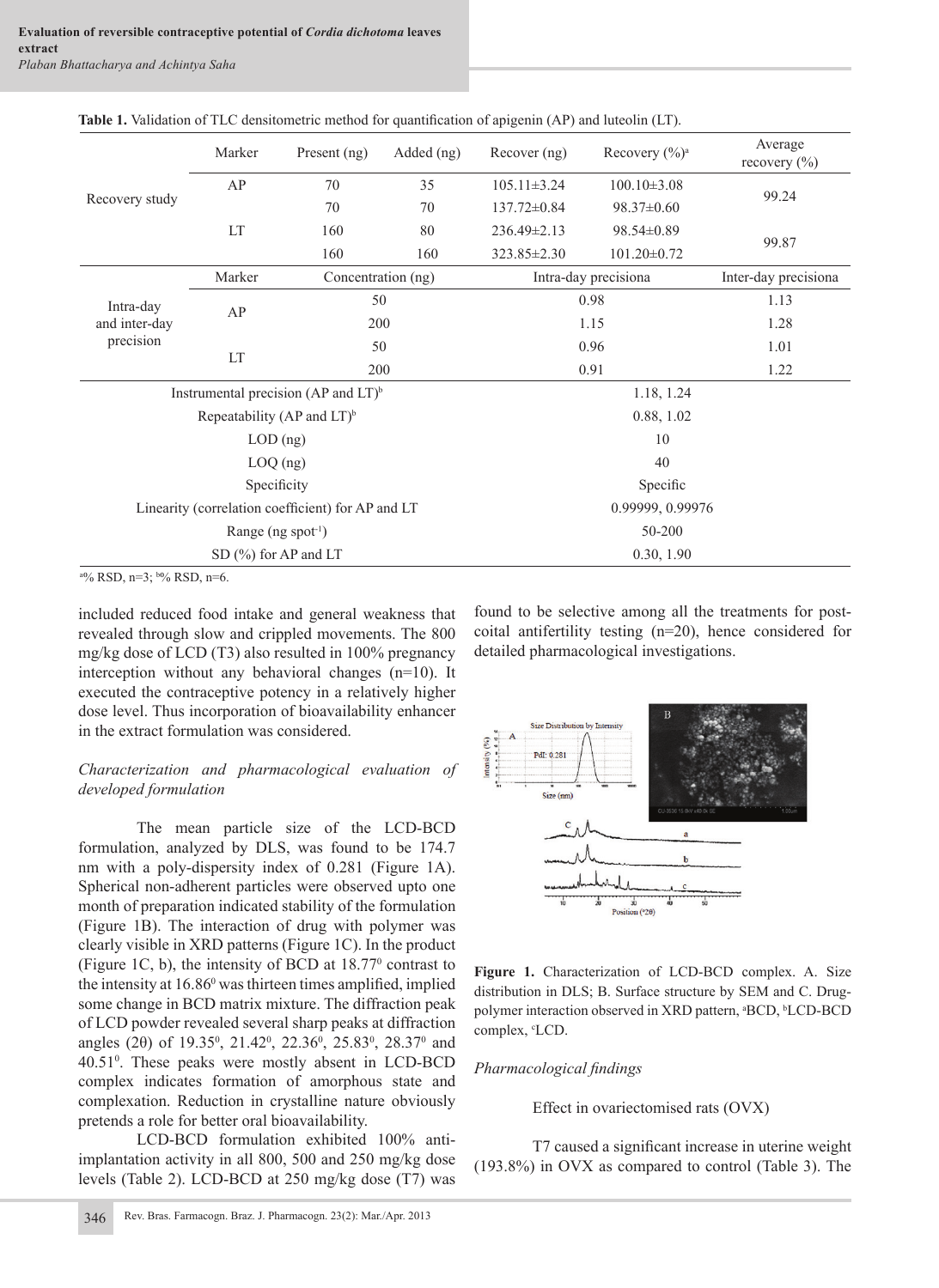| Group          | Test<br>substance | Oral dose<br>(LCD, mg/kg) | n  | nP           | PI                       | nCL           | nI            | nL                       | $nLD*$        | mLW            | $VI(\%)^*$      |
|----------------|-------------------|---------------------------|----|--------------|--------------------------|---------------|---------------|--------------------------|---------------|----------------|-----------------|
| C              | Vehicle           | ۰                         | 6  | 6            | $\overline{\phantom{a}}$ | $9.3 \pm 0.3$ | $8.7 \pm 0.2$ | $8.3 \pm 0.2$            | $0.0 \pm 0.0$ | $15.4 \pm 0.1$ | $100 \pm 0.0$   |
| T1             | <b>LCD</b>        | 200                       | 6  | 5            | 16.7                     | $5.7 \pm 0.2$ | $3.8 \pm 0.8$ | $3.6 \pm 0.2$            | $0.6 \pm 0.4$ | $15.1 \pm 0.1$ | $80.0 \pm 13.3$ |
| T <sub>2</sub> | <b>LCD</b>        | 400                       | 6  | 3            | 50                       | $5.5 \pm 0.2$ | $1.3 \pm 0.6$ | $2.0 \pm 0.0$            | $1.3 \pm 0.7$ | $15.2 \pm 0.0$ | $33.3 \pm 33.3$ |
| T <sub>3</sub> | <b>LCD</b>        | 800                       | 10 | $\theta$     | 100                      | $4.8 \pm 0.3$ | $0.0 \pm 0.0$ | $\overline{\phantom{a}}$ |               |                | ٠               |
| T <sub>4</sub> | <b>LCD</b>        | 1000                      | 6  | $\mathbf{0}$ | 100                      | $5.2 \pm 0.3$ | $0.0 \pm 0.0$ | ۰                        |               |                | ۰               |
| C <sub>1</sub> | <b>BCD</b>        | ۰                         | 5  | $\theta$     | 100                      | $9.0 \pm 0.3$ | $8.6 \pm 0.2$ | $8.2 \pm 0.2$            | $0.0 \pm 0.0$ | $15.9 \pm 0.1$ | $100 \pm 0.0$   |
| T <sub>5</sub> | LCD-BCD           | 800                       | 6  | $\Omega$     | 100                      | $4.3 \pm 0.2$ | $0.0 \pm 0.0$ | ٠                        |               |                |                 |
| T <sub>6</sub> | LCD-BCD           | 500                       | 6  | $\Omega$     | 100                      | $4.3 \pm 0.2$ | $0.0 \pm 0.0$ | $\overline{\phantom{a}}$ |               |                | ۰               |
| T7             | LCD-BCD           | 250                       | 20 | $\Omega$     | 100                      | $4.8 \pm 0.2$ | $0.0 \pm 0.0$ | ٠                        |               | -              | ٠               |
| T <sub>8</sub> | LCD-BCD           | 100                       | 6  | 4            | 33.3                     | $4.5 \pm 0.2$ | $2.0 \pm 0.7$ | $0.5 \pm 0.3$            | $0.5 \pm 0.5$ | $13.9 \pm 0.0$ | $50.0 \pm 50.0$ |

**Table 2.** Contraceptive property assessment.

n, nP, PI, nCL, nI, nL, nLD, mLW and VI represent the number of animals in a group, number of pregnant animals, percentage pregnancy interception, number of corpora lutea, number of implantation sites, number of litters born on parturition, number of litters that died within 7 d of parturition, mean live litter weight on day 7 and viability index respectively. The results are presented as mean±S.E. One way analyses of variances, nCL: *F*=36.72 (df=9,67), nI: *F*=106.39 (df=9,67), nL: *F*=244.55 (df=4,18), nLD: *F*=2.88 (df=4,16), mLW: *F*=10.75 (df=4,13) and VI: *F*=3.34 (df=4,16). The values are significant at *p*<0.005 except \**p*>0.03.

**Table 3.** Evaluation of estrogenic and anti-estrogenic profiles.

| Dose                               | <b>NOV</b><br>$(\%)$ | NC<br>$(\%)$     | Uterine weight              | Biochemical changes in uterus |                             |                             |  |
|------------------------------------|----------------------|------------------|-----------------------------|-------------------------------|-----------------------------|-----------------------------|--|
| (mg/kg, bw)                        |                      |                  | (mg/100g, bw)               | Glucose<br>(mg/100 g)         | Cholesterol<br>(mg/100 g)   | ALP<br>(IU/100 g)           |  |
| Control                            | $\boldsymbol{0}$     | $\boldsymbol{0}$ | $61.2 \pm 0.5$<br>$(n=16)$  | $0.92\pm0.01$<br>$(n=10)$     | $5.30\pm0.04$<br>$(n=10)$   | $0.50 \pm 0.01$<br>$(n=10)$ |  |
| EV(1)                              | 100                  | 100              | $217.6 \pm 1.8$<br>$(n=17)$ | $1.71 \pm 0.01$<br>$(n=11)$   | $7.43 \pm 0.03$<br>$(n=11)$ | $0.89 \pm 0.01$<br>$(n=11)$ |  |
| LCD-BCD<br>(250)                   | 47                   | 35               | $179.8 \pm 1.5$<br>$(n=15)$ | $1.42 \pm 0.01$<br>$(n=9)$    | $6.39\pm0.03$<br>$(n=9)$    | $0.65 \pm 0.01$<br>$(n=9)$  |  |
| $EV(1) + LCD-$<br><b>BCD</b> (250) | 80                   | 60               | $208.2 \pm 1.0$<br>$(n=10)$ | $1.64 \pm 0.01$<br>$(n=8)$    | $6.91 \pm 0.04$<br>$(n=8)$  | $0.84 \pm 0.01$<br>$(n=8)$  |  |

NOV is the number of animals with open vagina; NC represents number of animals with predominantly cornified cells like estrus stage. The results are presented as mean±S.E. One way analysis of variance, uterine weight: *F*=2746 (df=3,54); uterine glucose: *F*=2140 (df=3,34); uterine cholesterol:  $F=651$  (df=3,34) and uterine ALP:  $F=961$  (df=3,34). The values are significant at  $p<0.01$ .

uteri were fluid filled. T7 induced vaginal opening in OVX and the smear showed a condition of estrous or proestrous, while the control rats had closed vaginas. A significant increase of glucose (54.35%), cholesterol (20.57%) and alkaline phosphatase (30%) were observed in uterine tissue homogenates. Co-administration of EV with LCD–BCD formulation caused a significant increase in uterine weight (240.2%) in OVX, but the extent of uterotropic effect was considerably less than that produced by EV alone (Table 3). Thus LCD revealed estrogenic activity when administered alone, but exhibited impeded estrogenic activity when administered with estrogen.

# *Serum hormonal and biochemical profiles*

 Figure 2 depicts the results of biochemical assay. There was diminution in serum progesterone (13.90%), and increment in estradiol (14.51%) and DHEA-S (46.93%) contents. In case of gonadotrophin hormone, FSH was observed to be significantly decreased (106.67%) with a slight reduction in LH levels, i.e. LH-FSH ratio alters. Body weight had been found to be 3.14% elevated after seven days treatment period. It indicated that drug administration significantly influenced corpus luteum function by affecting steroid biosynthesis. Probably the remarkable increase in serum estradiol levels caused a reduction in the functional life-span of the corpus luteum (Williams & Lemke, 2002).

 A relation between ovarian estrogen production and adrenal androgen synthesis had also been evaluated. Elevated levels of estrogen could have a direct adrenal effect (Steinmetz et al., 1997). A stress condition might be generated upon treatment with LCD-BCD. Cortisol (15.18%) and malondialdehyde (MDA, 11.33%) levels were raised, while GSH level fall down (5.23%) with increased adrenal DHEA-S output (46.93%) (Figure 2).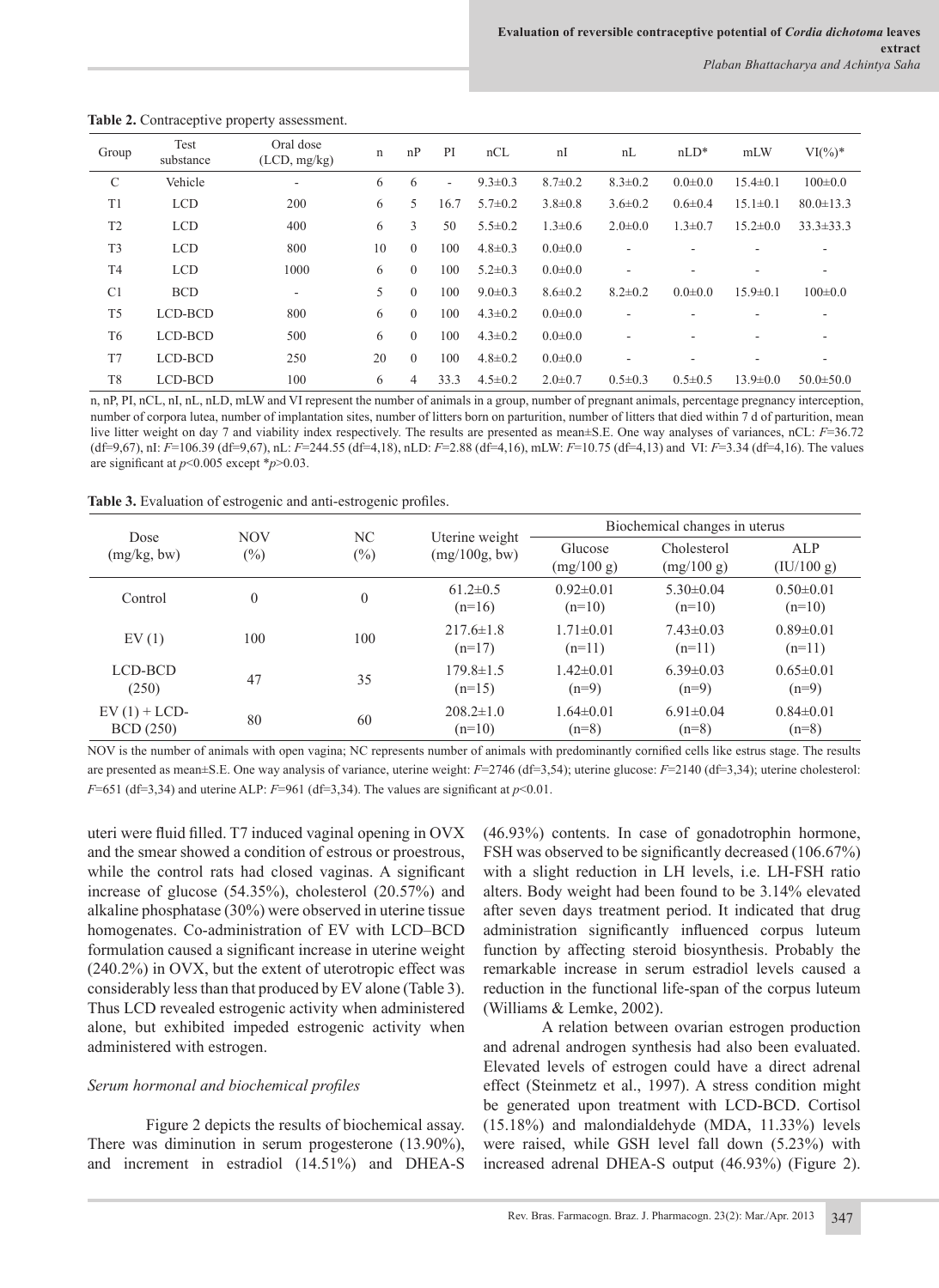Estrogen increased the cortisol-binding globulin and the free cortisol level elevated. Estrogen also decreased the ability of liver to metabolize cortisol and contributed to the elevation of unbound cortisol (Speroff et al., 1999). Paradoxically, a diminished level of testosterone (20.76%) was also found, due to binding with serum proteins that might be induced with use of contraceptives (Palatsi et al., 1984). Explanation can also be drawn from enhanced level of DHEA-S. Testosterone was produced from DHEA. The dosage form of LCD might be interrupting the pathway of conversion. Some antiandrogenic terpenoids were isolated from *Cordia multispicata* of Boraginaceae family (Kuroyanagi et al., 2001). Terpenoidal components present in LCD might be responsible for this kind of effects.



**Figure 2.** Effects of LCD-BCD formulation on biochemical profiles. B.T.: before treatment, A.T.: after treatment; <sup>1</sup>estradiol (pg/mL), <sup>2</sup>progesterone (ng/mL), <sup>3</sup>DHEA (ng/mL), <sup>4</sup>testosterone  $(ng/10 \text{ mL})$ , <sup>5</sup>FSH (mIU/dL), <sup>6</sup>LH (mIU/dL), <sup>7</sup>glucose (mg/ dL), 8 cholesterol (mg/dL), 9 triacylglyceride (mg/dL), 10HDLcholesterol (mg/L), 11VLDL-cholesterol (mg/L), 12LDLcholesterol (mg/dL), 13cortisol (ng/mL), 14MDA (μg/10 mL), <sup>15</sup>GSH (μg/mL), <sup>16</sup>NO (μg/dL), <sup>17</sup>Body weight (g). The changes with respect to B.T. are significant at  $p<0.01$ , except \* $p<0.05$  and <sup>∆</sup>*p*>0.1.

 From Figure 2, it can be ascertained that a significant decrease in blood glucose  $(22.12\%)$ , possibly disrupts oxidative energy metabolism in uterus during implantation, providing environment unreceptive for implantation (Keshri et al., 2004). Although LCD-BCD did not promise any beneficial serum antioxidant status, a significant decline in blood cholesterol  $(11.71\%)$ , VLDL-C (16.28%), triacylglyceride (16.26%) and LDL-C  $(16.26\%)$ , and increase in HDL-C  $(18.27\%)$  confirmed that LCD has favorable effect on lipid profile and seems to be free of cardiovascular risk factors, unlike steroidal oral contraceptives (Wahl et al., 1983).

# *Relation with marker compounds*

AP and LT, isolated from Boraginaceae family,

have significant contraceptive property (Hiremath et al., 2000), individually at dose level of 25 mg/kg. In the developed dosage form, these two compounds were cumulatively administered at a level of approximately 1.25 mg/kg (0.5% of 250 mg/kg dose, T7) and exhibited 100% contraceptive potential (Table 2). These two components showed weak estrogenic actions, when administered alone (Hiremath et al., 2000). But LCD-BCD exerted strong estrogenic potential (Table 3). Herbal medicines consist of the active compound(s) along with other ingredients. The results of the activation of a signal cascade can be due to signal amplification, and is much greater than the summation of the single effects (Imming et al., 2006; Wagner & Ulrich-Merzenich, 2009). Both the compounds might have super-additive agonistic effect to each other that possibly imported estrogenic contraceptive property.

## *Chronic toxicity studies*

 The various parameters were assessed to estimate chronic toxicity of LCD-BCD. Comparable number of litters born with 100% viability index indicated reversible contraceptive nature of LCD. The morphological and histological examinations (Figure 3) showed that no toxic sign of organ damage in the test group, and results were comparable with control. The levels of liver marker enzymes, SGPT, SGOT and ALP were normal. Renal function parameters, marker of lipid peroxidation and antioxidant status were also unaltered and did not show any toxic pitfall (Table 4).



**Figure 3.** Comparative histological changes. Liver: A. Control; B. Treated. Kidney: C. Control; D. Treated. Lungs: E. Control; F. Treated.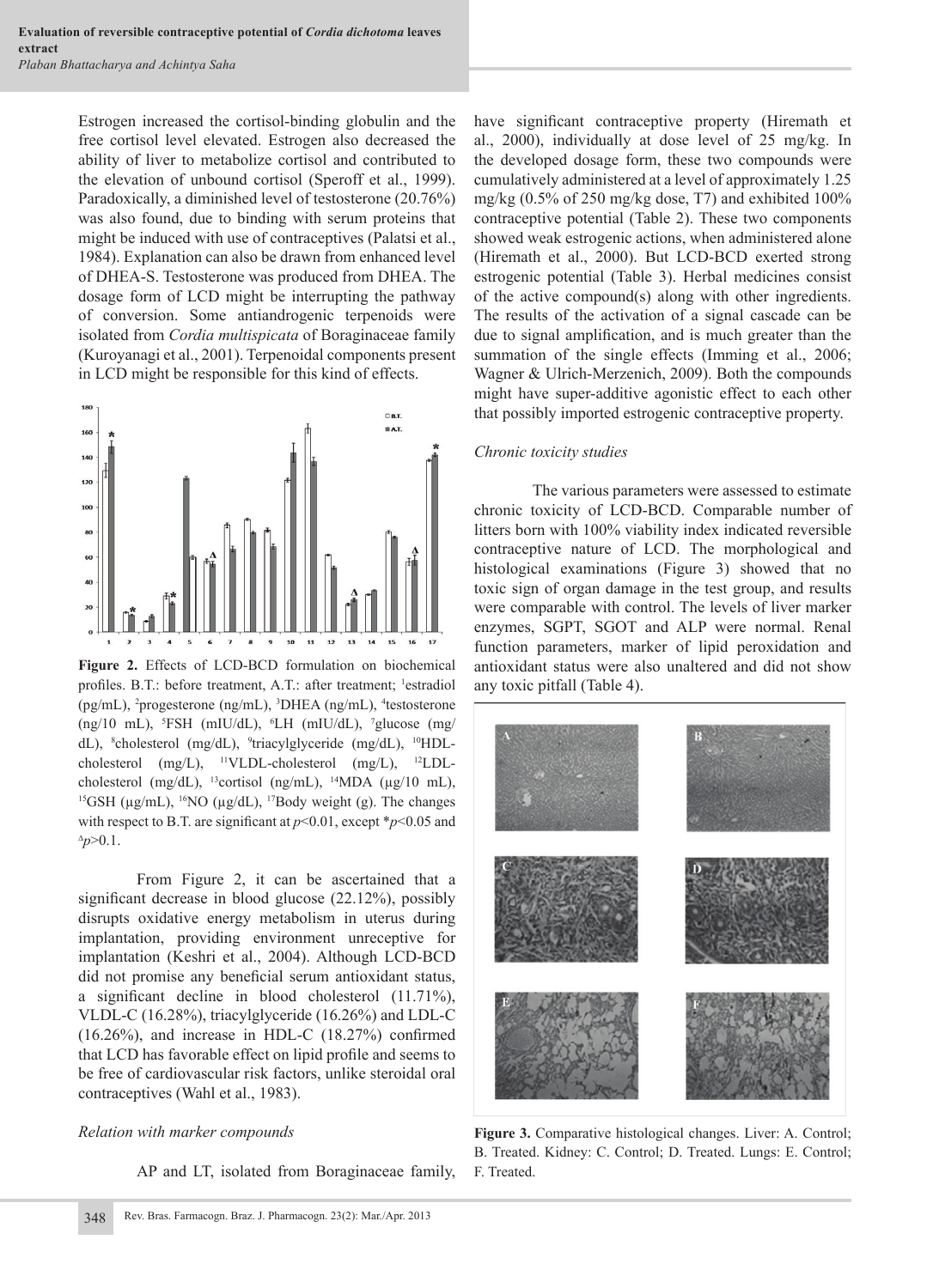|                       |               |                   |                   |             | Statistical parameters   |                    |  |
|-----------------------|---------------|-------------------|-------------------|-------------|--------------------------|--------------------|--|
| Parameter             | Unit          | Control $(n=6)$   | Test $(n=6)$      | $%$ changes | ANOVA(F)                 | Significance $(p)$ |  |
| Number of litter born |               | $8.33 \pm 0.42$   | $8.83 \pm 0.31$   | 6.00        | 0.92                     | 0.36               |  |
| Viability index       |               | $100.0 \pm 0.0$   | $100.00 \pm 0.00$ | 0.00        | $\overline{\phantom{m}}$ | $\qquad \qquad -$  |  |
| Mean litter weight    | g             | $14.97 \pm 0.15$  | $14.79 \pm 0.17$  | $-1.20$     | 0.63                     | 0.45               |  |
| Ovary                 | $mg/100$ g bw | $25.48 \pm 0.46$  | 25.88±0.88        | 1.57        | 0.38                     | 0.55               |  |
| Uterus                | $mg/100$ g bw | $81.61 \pm 0.46$  | $82.80 \pm 0.37$  | 1.46        | 4.08                     | 0.07               |  |
| Vagina                | $mg/100$ g bw | $33.11 \pm 0.33$  | 34.35 ± 0.15      | 3.75        | 12.02                    | 0.01               |  |
| Liver                 | $g/100$ g bw  | $3.92 \pm 0.47$   | $3.95 \pm 0.30$   | 0.77        | 0.19                     | 0.68               |  |
| Kidney                | $mg/100$ g bw | $391.61 \pm 2.41$ | 393.20±3.64       | 0.41        | 2.24                     | 0.40               |  |
| Heart                 | $mg/100$ g bw | 348.45±1.91       | 351.09±1.86       | 0.76        | 0.97                     | 0.35               |  |
| Adrenal               | $mg/100$ g bw | $15.40 \pm 0.36$  | $14.98 \pm 0.18$  | $-2.73$     | 1.08                     | 0.32               |  |
| <b>SGPT</b>           | IU/L          | $26.42 \pm 0.77$  | 28.96±1.01        | 9.61        | 3.95                     | 0.08               |  |
| SGOT                  | IU/L          | $21.37 \pm 0.71$  | $21.21 \pm 0.57$  | $-0.75$     | 0.03                     | 0.86               |  |
| ALP                   | IU/L          | 78.96±3.74        | $81.18 \pm 2.22$  | 2.81        | 0.26                     | 0.62               |  |
| Uric acid             | mg/dL         | $6.13 \pm 0.19$   | $5.59 \pm 0.19$   | $-8.81$     | 4.00                     | 0.07               |  |
| Creatinine            | mg/dL         | $0.31 \pm 0.01$   | $0.34 \pm 0.02$   | 9.68        | 1.63                     | 0.23               |  |
| <b>MDA</b>            | $\mu$ g/mL    | $2.89 \pm 0.10$   | $2.67 \pm 0.10$   | $-7.61$     | 2.35                     | 0.16               |  |
| <b>GSH</b>            | $\mu$ g/mL    | $77.36 \pm 1.64$  | $76.53 \pm 2.25$  | $-1.07$     | 0.09                     | 0.77               |  |
| N <sub>O</sub>        | $\mu$ g/mL    | $0.58 \pm 0.02$   | $0.56 \pm 0.01$   | $-3.45$     | 0.31                     | 0.59               |  |

**Table 4.** Reversible contraceptive property assessment and chronic toxicity studies.

## **Conclusion**

 The developed formulation of standardized *Cordia dichotoma* leaf extract showed potent contraceptive potential. It has strong estrogenic potential but lack of major cardiovascular risks associated with estrogens, even after long term of administration.

# **Acknowledgements**

 Financial supports from Council of Scientific and Industrial Research (New Delhi) and University Potential of Excellence - Modern Biology scheme of UGC were thankfully acknowledged.

# **Authors' contributions**

 PB (PhD student) contributed in collecting plant sample, confection of herbarium, performing the laboratory work, *i.e.* chromatographic analysis and animal experimentations, and drafted the paper. AS is supervised the overall project work. Authors have read the final manuscript and approved the submission.

# **References**

Anjaria J, Parabia M, Bhatt G, Khamar R 2002. *Natural Heals, A Glossary of selected indigenous medicinal plants of India*. Ahmedabad: Sristi Publishers, p. 23.

Bhattacharya SK 2006. *Chiranjib Banoushadhi (in Bengali)*. 5 ed. 7 vol. Kolkata: Anand Publishers Pvt Ltd., p. 207- 213.

- Challa R, Ahuja A, Ali J, Khar RK 2005. Cyclodextrins in drug delivery: an updated review. *AAPS PharmSciTech 6*: E329-E357.
- Chattopadhyay S, Ghosh S, Chaki S, Debnath J, Ghosh D 1999. Effect of sodium arsenite on plasma levels of gonadotrophins and ovarian steroidogenesis in mature albino rats: duration-dependent response. *J Toxicol Sci 24*: 425-431.
- FDA 2004. Food and Drug Administration US. Department of Health and Human Services. Innovation or stagnation: challenge and opportunity on the critical path to new medical products. Available: http://www.fda.gov/ ScienceResearch/SpecialTopics/CriticalPathInitiative/ CriticalPathOpportunitiesReports/ucm077262.htm
- Ganjare AB, Nirmal SA, Patil AN 2011. Use of apigenin from *Cordia dichotoma* in the treatment of colitis. *Fitoterapia 82*: 1052-1056
- Fenyvesi F, Fenyvesi E, Szente L, Goda K, Bacso Z, Bacskay I, Varady J, Kiss T, Molnar E, Janaky T, Szabo GJ, Vecsernyes M 2008. P-glycoproten inhibition by membrane cholesterol modulation. *Eur J Pharm Sci 34*: 236-242.
- Harborne JB 1998. *Phytochemical Methods, A Guide to Modern Techniques of Plant Analysis.* Springer.
- Hiremath SP, Badami S, Hunasagatta SK, Patil SB 2000. Antifertility and hormonal properties of flavones of